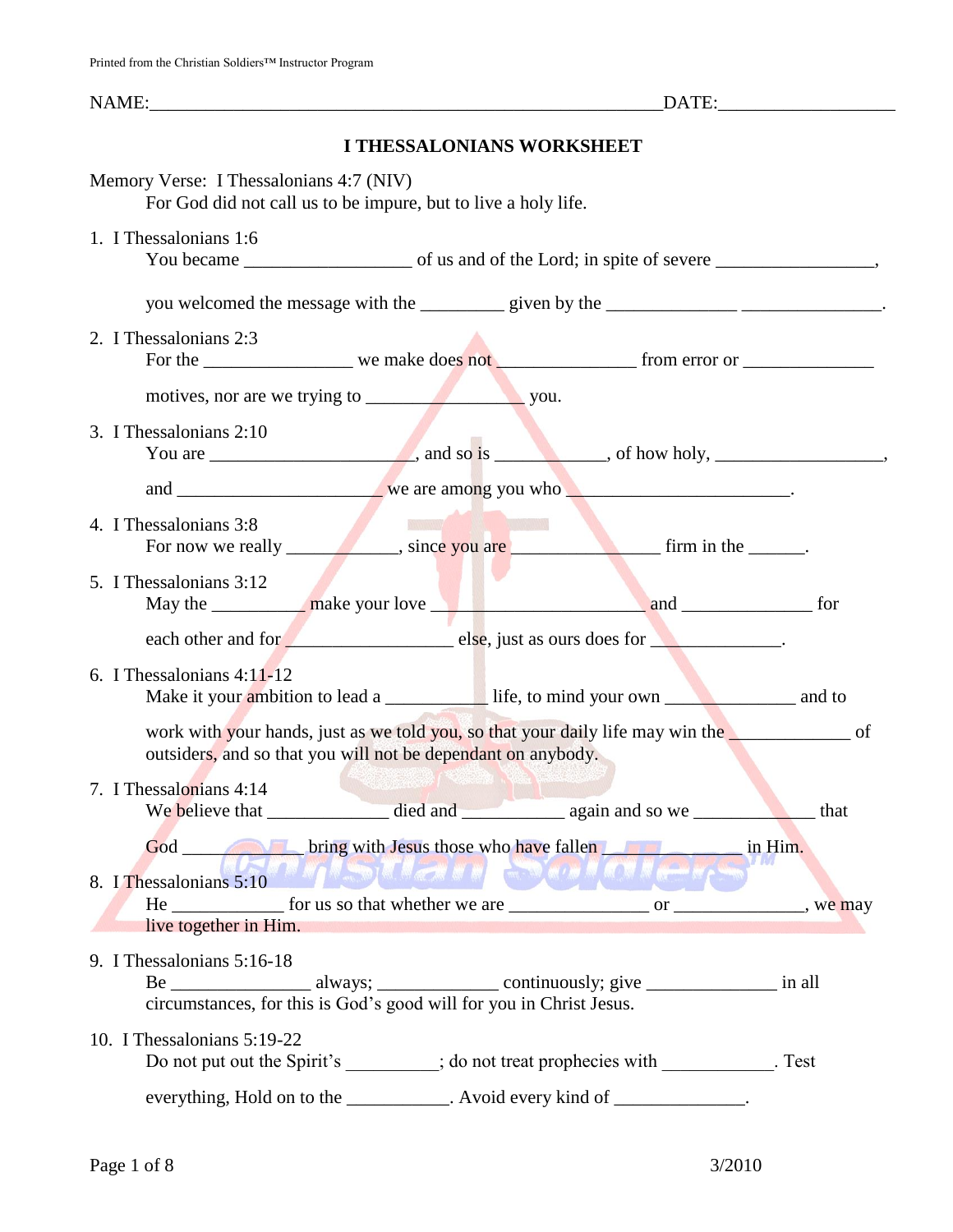## **II THESSALONIANS WORKSHEET**

| Memory Verse: II Thessalonians 3:13 (NIV)<br>And as for you, brothers, never tire of doing what is right.                                                                                                                                                                                         |
|---------------------------------------------------------------------------------------------------------------------------------------------------------------------------------------------------------------------------------------------------------------------------------------------------|
| 1. II Thessalonians 1:5<br>All this is ______________________ that God's judgment is _______________, and as a result you will                                                                                                                                                                    |
| be counted worthy of the kingdom of God, for which ___________ are suffering.                                                                                                                                                                                                                     |
| 2. II Thessalonians 1:11<br>With this in mind, we constantly <u>for you</u> , that our God may count you worthy                                                                                                                                                                                   |
| of His ________________, and that by His power He may fulfill every good purpose of yours<br>and every act prompted by your faith.                                                                                                                                                                |
| 3. II Thessalonians 2:3                                                                                                                                                                                                                                                                           |
| <u>December 1988</u> occurs and the man of lawlessness is <b>the contract of the man-</b> , that man is<br>doomed to destruction.                                                                                                                                                                 |
| 4. II Thessalonians 2:7<br>who now holds it back will continue to do so till he is taken out of the way.                                                                                                                                                                                          |
| 5. II Thessalonians 2:14<br>He called you to this through our _______________________, so that you might _____________________ in the<br>glory of our Lord Jesus Christ.                                                                                                                          |
| 6. II Thessalonians 3:1<br>rapidly and be honored, just as it was with you.                                                                                                                                                                                                                       |
| 7. II Thessalonians 3:3<br>protect you from the evil one.                                                                                                                                                                                                                                         |
| 8. II Thessalonians 3:10 $\frac{1}{1}$ S $\frac{1}{1}$ S $\frac{1}{1}$ S $\frac{1}{1}$ S $\frac{1}{1}$ S $\frac{1}{1}$ S $\frac{1}{1}$ S $\frac{1}{1}$ S $\frac{1}{1}$ S $\frac{1}{1}$ S $\frac{1}{1}$ S $\frac{1}{1}$ S $\frac{1}{1}$ S $\frac{1}{1}$ S $\frac{1}{1}$ S $\frac{1}{1}$ S $\frac{$ |
| he shall not                                                                                                                                                                                                                                                                                      |
| 9. II Thessalonians 3:12<br>down and earn the bread they eat.                                                                                                                                                                                                                                     |
| 10. II Thessalonians 3:14<br>If anyone does not _______________________ our instructions in this ______________________, take special<br>note of him. Do not associate with him in order that he may feel ashamed.                                                                                |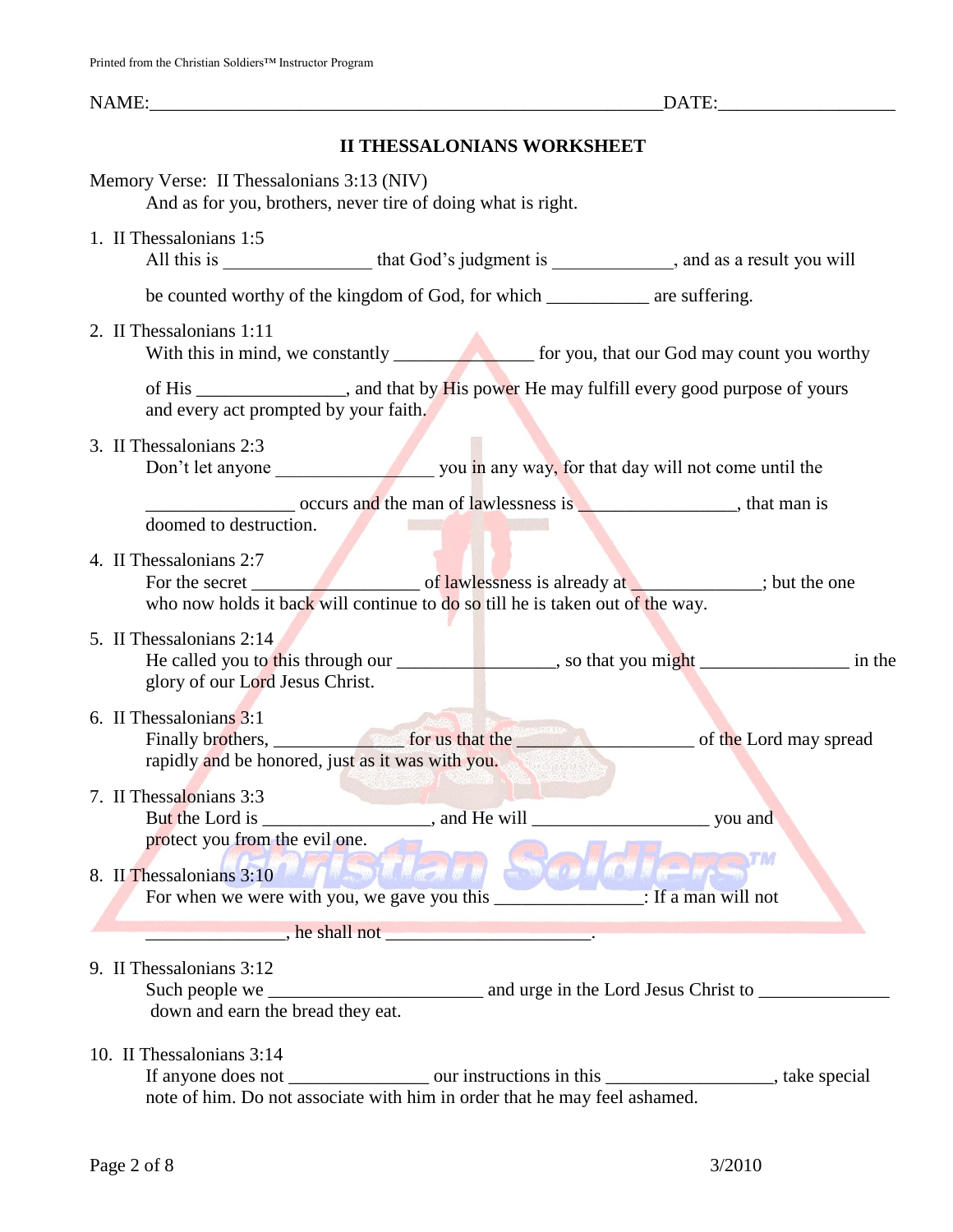## **I TIMOTHY WORKSHEET**

| Memory verse: I Timothy 4:8 (NASV)<br>For bodily discipline is only of little profit, but godliness is profitable for all things, since it holds<br>promise for the present life and also for the life to come. |                            |
|-----------------------------------------------------------------------------------------------------------------------------------------------------------------------------------------------------------------|----------------------------|
| 1. I Timothy $1:5$                                                                                                                                                                                              |                            |
| 2. I Timothy $1:13$<br>What were Paul's former characteristics?                                                                                                                                                 |                            |
| 3. I Timothy $2:4$<br>What is God's desire for all men?                                                                                                                                                         |                            |
| 4. I Timothy 3 gives the qualifications for which church officials?                                                                                                                                             |                            |
| 5. I Timothy 3:15<br>Paul gives the reason he is writing to Timothy. What is the reason?                                                                                                                        |                            |
| 6. I Timothy 4:7 (True or False)<br>Paul says that we should discipline our elders for the purpose of godliness.                                                                                                | <b>Answer:</b> ___________ |
| 7. I Timothy 5:1 (True or False)<br>It says that we can rebuke our elders as long as we rebuke them in love.                                                                                                    | Answer: _____              |
| 8. I Timothy 5:9<br>What is the age a widow can be placed on a list for help from the church?                                                                                                                   |                            |
| 9. I Timothy $6:8$<br>According to Paul we are to be content if we have what?                                                                                                                                   |                            |
| 10. I Timothy 6:9 (Multiple choice)<br>Paul says that we are to pursue which of the following?<br>A. Money<br><b>B.</b> Faith<br>C. Godliness D. Gentleness<br>E. B, C and D                                    | Answer:                    |
| 11. I Timothy 6:17                                                                                                                                                                                              |                            |

Who supplies all of our riches and the things we enjoy? \_\_\_\_\_\_\_\_\_\_\_\_\_\_\_\_\_\_\_\_\_\_\_\_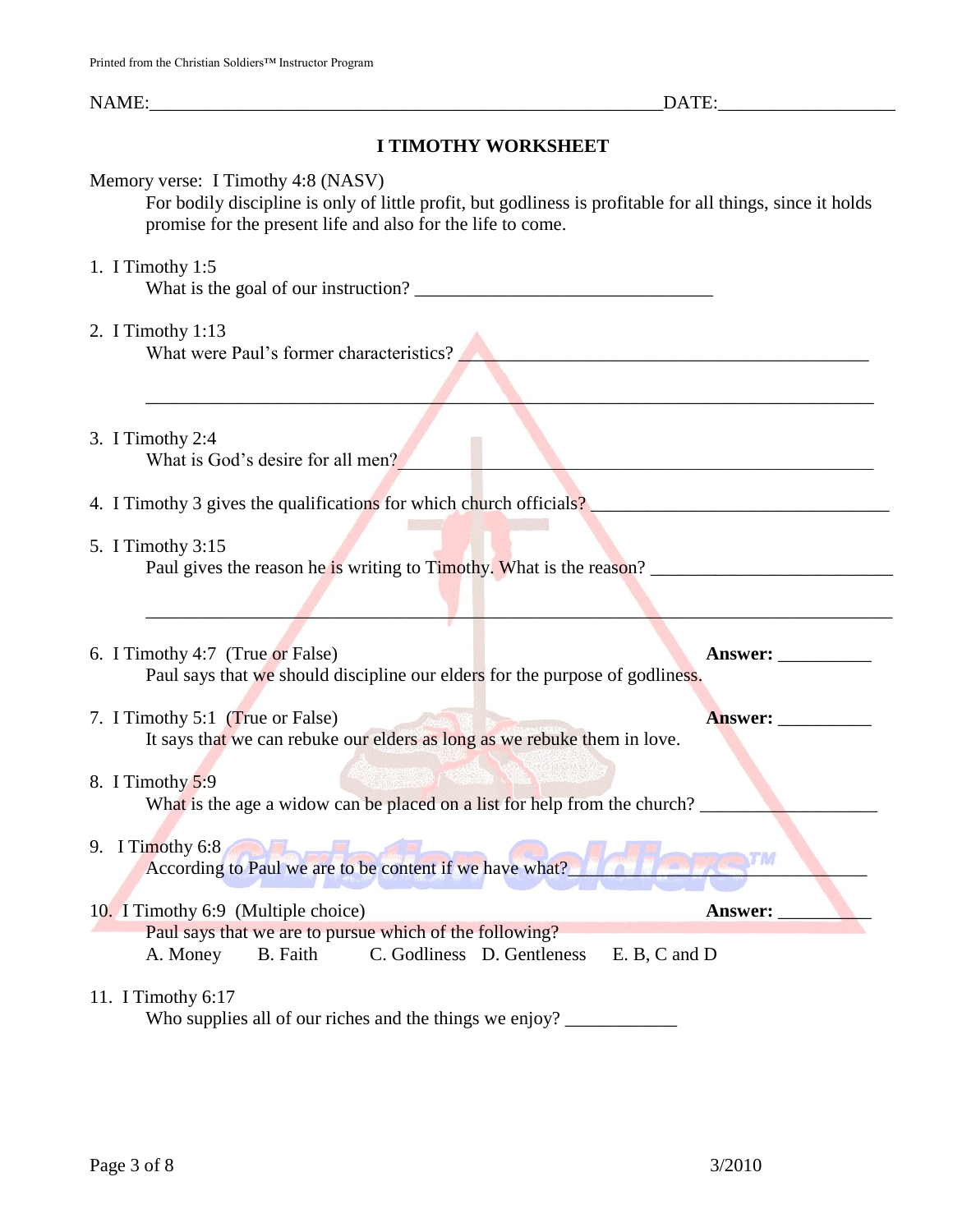# **2 TIMOTHY WORKSHEET**

| Memory Verse: II Timothy 1:12b (NASV)<br>but I am not ashamed; for I know whom I have believed and I am convinced that He is able to<br>guard what I have entrusted to Him until that day. |
|--------------------------------------------------------------------------------------------------------------------------------------------------------------------------------------------|
| 1. II Timothy $1:5$                                                                                                                                                                        |
| 2. II Timothy $2:1$<br>What does Paul tell Timothy to do in the first of this chapter?                                                                                                     |
| hat is in Christ Jesus.                                                                                                                                                                    |
| 3. II Timothy 2:15 (True or False)<br>Paul tells Timothy that he needs to be diligent to present himself approved to God as a workman<br>who does not need to be ashamed.                  |
| 4. II Timothy 2:19<br>Paul tells Timothy that the Lord knows those who are His. What are those who name the name of                                                                        |
| the Lord to do?                                                                                                                                                                            |
| 5. II Timothy 2:22                                                                                                                                                                         |
| $\overline{\phantom{a}}$ and $\overline{\phantom{a}}$ .                                                                                                                                    |
| <b>BEAT AN ARRANGEMENT</b><br>6. II Timothy $3:1$<br>Paul tells Timothy that the last days will be                                                                                         |
| 7. II Timothy 3:4 (True or False)<br>Answer:<br>Men will be lovers of God and caring for others in the last days according to Paul.                                                        |
| Scripture was inspired by God and is for what reasons?<br><u> 1980 - Johann Barn, mars ann an t-Amhain an t-Amhain an t-Amhain an t-Amhain an t-Amhain an t-Amhain an t-Amh</u>            |
| 9. II Timothy 4:1-2<br>Timothy is to preach the word; be ready in season and out of season to do what? ____________________                                                                |
| 10. II Timothy 4:13<br>What did Paul ask Timothy to bring from Troas? __________________________________                                                                                   |
| 11. II Timothy 4:14                                                                                                                                                                        |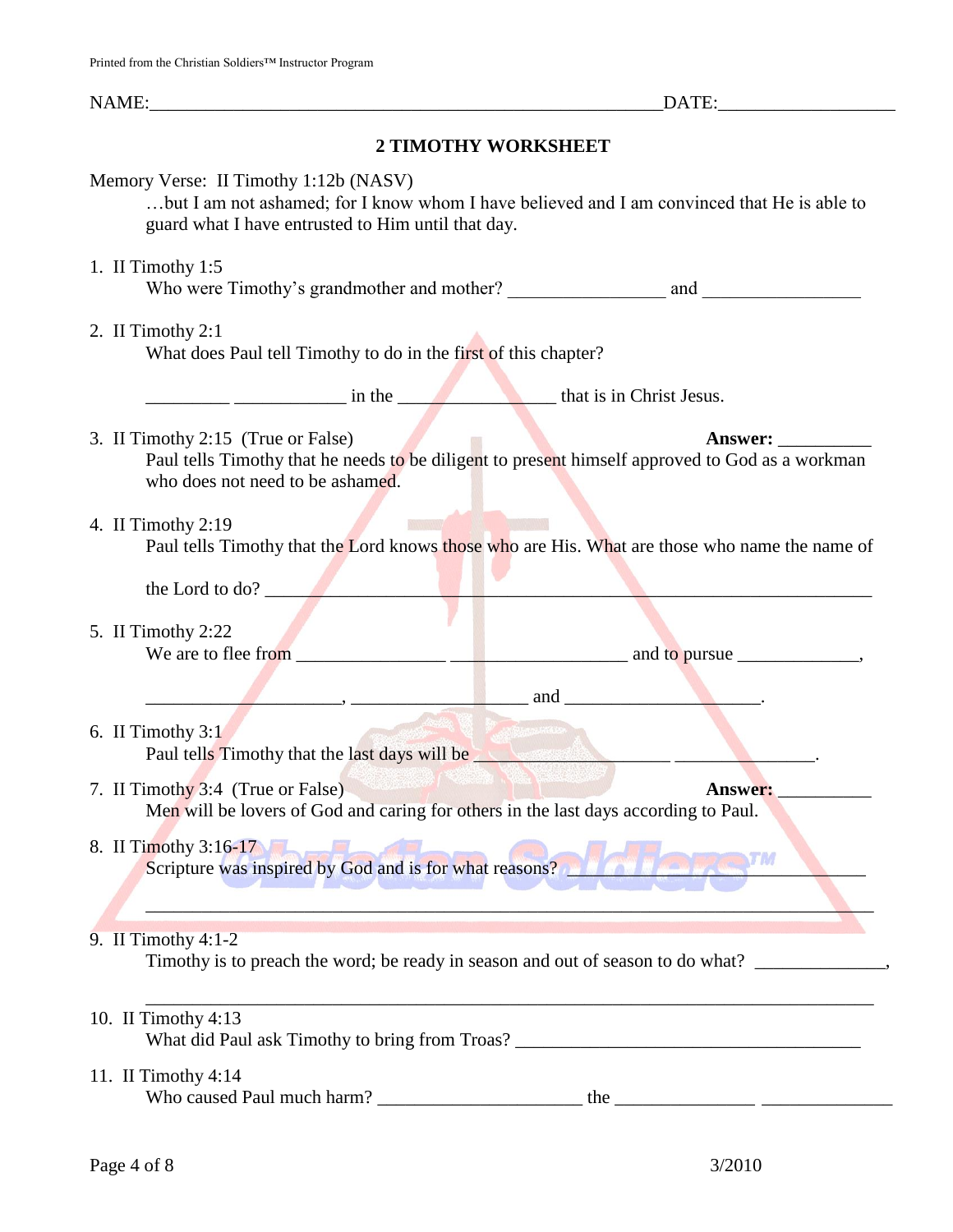## **TITUS WORKSHEET**

### Memory Verse: Titus 2:12b (NLT)

We should live in this evil world with self control, right conduct, and devotion to God.

### 1. 1:1-4

Who wrote this letter and who was it written to? \_\_\_\_\_\_\_\_\_\_\_\_\_\_\_\_\_\_\_\_\_\_\_\_\_\_\_\_\_\_\_\_

### 2. Titus 1:6-10

What is being described in this passage? \_\_\_\_\_\_\_\_\_\_\_\_\_\_\_\_\_\_\_\_\_\_\_\_\_\_\_\_\_\_\_\_\_\_\_\_\_\_\_\_\_\_\_

3. Titus 2:1-8 (True or False) **Answer: Answer: Answer: Answer: Answer: Answer: Answer: Answer: Answer: Answer: Answer: Answer: Answer: Answer: Answer: Answer: Answer: Answer: Answer:**

Elder men and women are to instruct young men and women to do as they like and become Christians later in life.

\_\_\_\_\_\_\_\_\_\_\_\_\_\_\_\_\_\_\_\_\_\_\_\_\_\_\_\_\_\_\_\_\_\_\_\_\_\_\_\_\_\_\_\_\_\_\_\_\_\_\_\_\_\_\_\_\_\_\_\_\_\_\_\_\_\_\_\_\_\_\_\_\_\_\_\_\_

\_\_\_\_\_\_\_\_\_\_\_\_\_\_\_\_\_\_\_\_\_\_\_\_\_\_\_\_\_\_\_\_\_\_\_\_\_\_\_\_\_\_\_\_\_\_\_\_\_\_\_\_\_\_\_\_\_\_\_\_\_\_\_\_\_\_\_\_\_\_\_\_\_\_\_\_\_\_

### 4. Titus 2:12

We should live in this evil world with  $\Box$ 

and to God.

5. Titus 2:14 (True or False) **Answer:** \_\_\_\_\_\_\_\_\_\_ Jesus gave his life to free us from every kind of sin.

### 6. Titus 3:1

Remind your people to submit to the \_\_\_\_\_\_\_\_\_\_\_\_\_\_\_\_ and its\_\_\_\_\_\_\_\_\_\_\_\_\_\_\_\_\_\_\_\_\_\_\_.

## 7. Titus 3:5

- God saves us, not because of the \_\_\_\_\_\_\_\_\_\_ \_\_\_\_\_\_\_\_\_\_\_\_\_\_\_\_\_ we did, but because of his
- 8. Titus 3:7

 $\mathbf{H}$  He declared us  $\mathbf{H}$  and  $\mathbf{H}$  because of his  $\mathbf{H}$ 

 $\mathcal{L}$  , where  $\mathcal{L}$  is the set of the set of the set of the set of the set of the set of the set of the set of the set of the set of the set of the set of the set of the set of the set of the set of the set of the s

### 9. Titus 3:9

What is Paul talking about in this verse? \_\_\_\_\_\_\_\_\_\_\_\_\_\_\_\_\_\_\_\_\_\_\_\_\_\_\_\_\_\_\_\_\_\_\_\_\_\_\_\_\_\_\_\_

## 10. Titus 3:10

What are we to do if someone causes a division among us? \_\_\_\_\_\_\_\_\_\_\_\_\_\_\_\_\_\_\_\_\_\_\_\_\_\_\_\_\_\_\_\_

**NTM**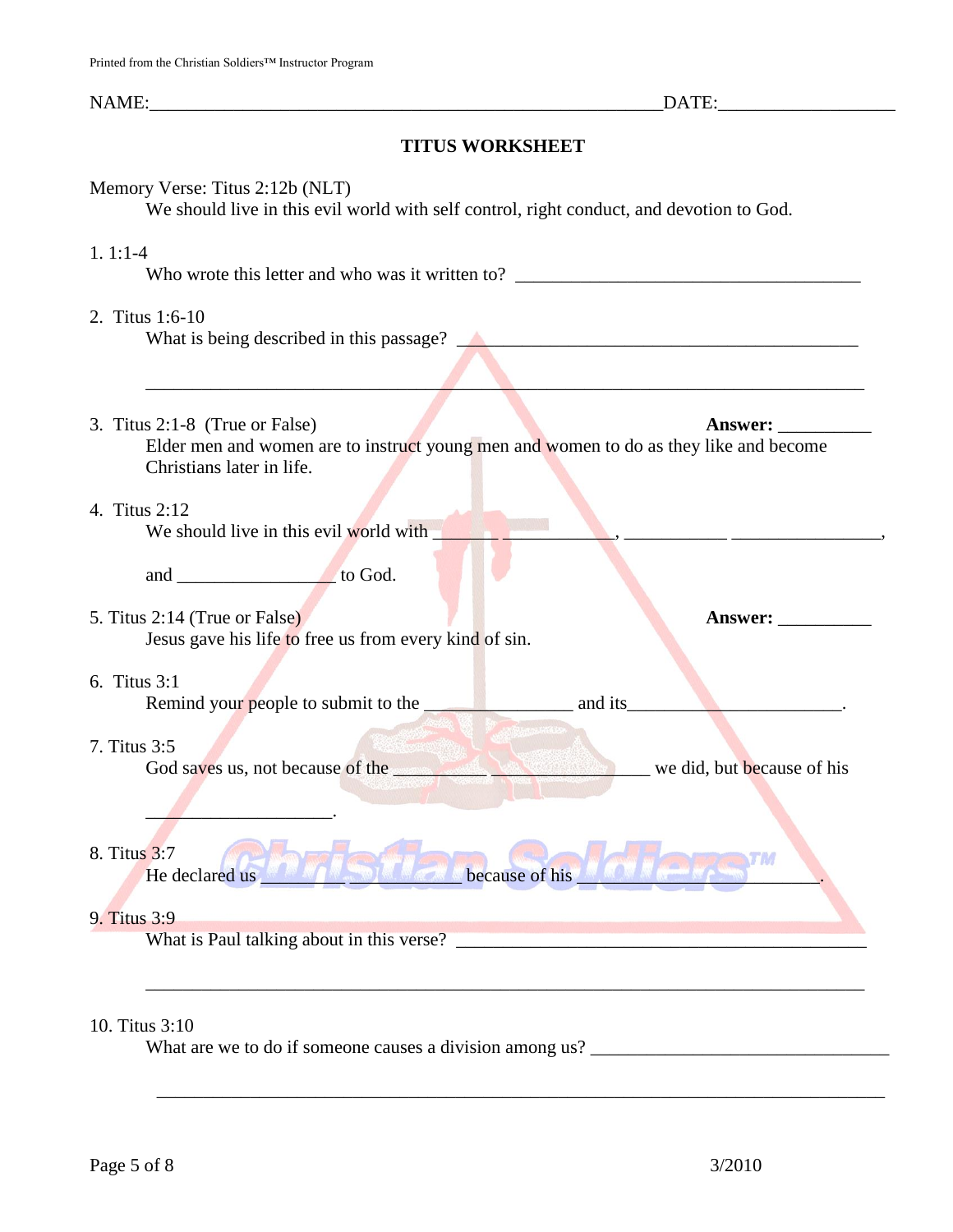# **PHILEMON WORKSHEET**

| Memory verse: Philemon 6 (NIV)<br>I pray that you may be active in sharing your faith, so that you will have a full understanding of<br>every good thing we have in Christ. |
|-----------------------------------------------------------------------------------------------------------------------------------------------------------------------------|
| 1. Philemon 1<br>Where is Paul as he writes this letter?                                                                                                                    |
| 2. Philemon 4-5<br>What has Paul heard about Philemon?                                                                                                                      |
| 3. Philemon 8-9<br>Is Paul asking or demanding for a favor from Philemon? __________________________                                                                        |
| 4. Philemon 10<br>What is Philemon's slave's name?                                                                                                                          |
| 5. Philemon 16<br>Why does Paul consider this slave a brother?                                                                                                              |
| 6. Philemon 19<br>What does Paul offer in this verse?                                                                                                                       |
| 7. Philemon 22                                                                                                                                                              |
| hylstian I<br><b>CONSTRUCTION</b>                                                                                                                                           |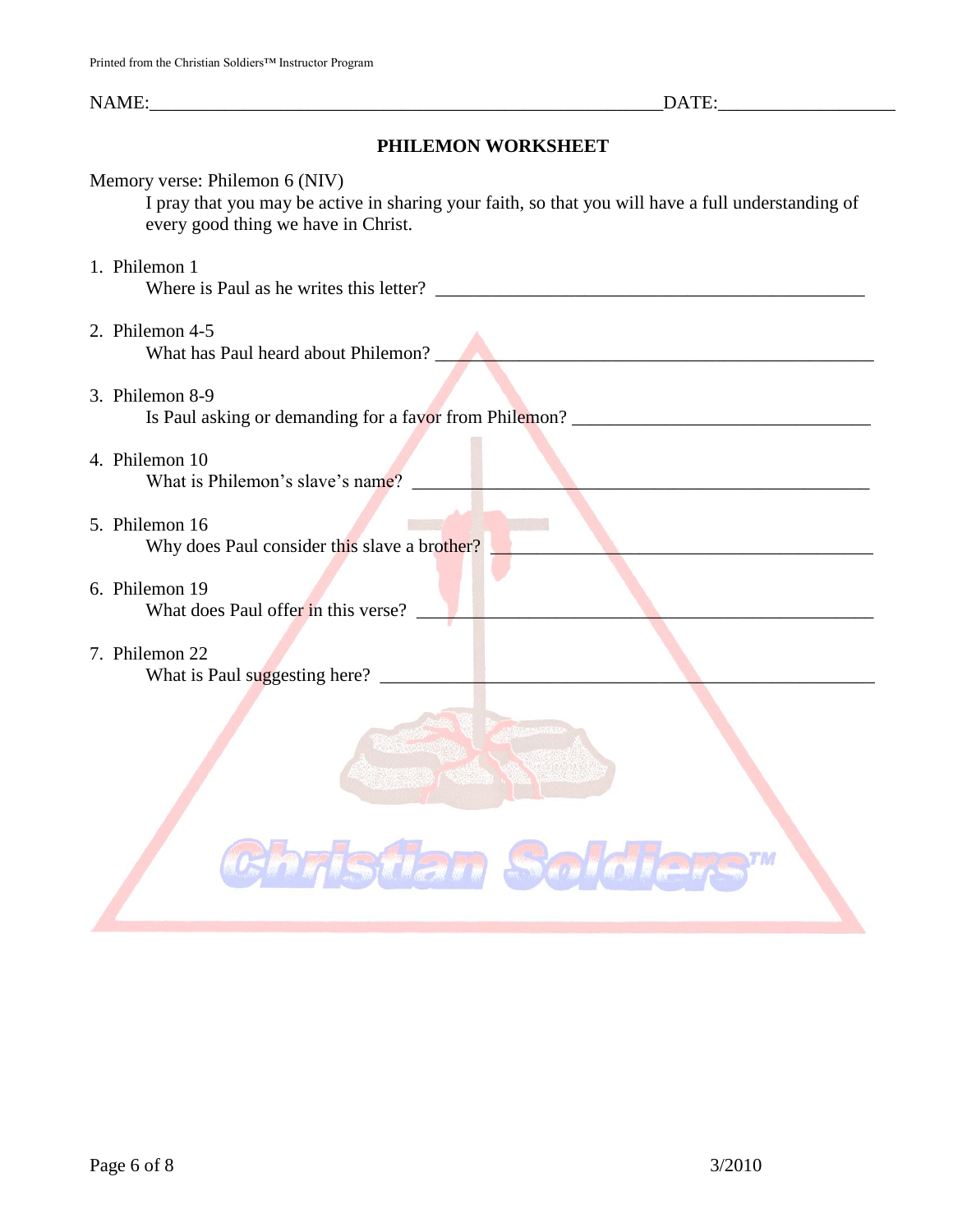## **HEBREWS WORKSHEET**

| Memory Verse: Hebrews 11:1 (NIV)<br>Now faith is being sure of what we hope for and certain of what we do not see.                                                                                                                                                                                                                                                                                                                                                                                                                          |
|---------------------------------------------------------------------------------------------------------------------------------------------------------------------------------------------------------------------------------------------------------------------------------------------------------------------------------------------------------------------------------------------------------------------------------------------------------------------------------------------------------------------------------------------|
| 1. Hebrews 1:4<br>The son, ___________________ is as much superior to the angels as the name he has inherited is<br>superior to theirs.                                                                                                                                                                                                                                                                                                                                                                                                     |
| 2. Hebrews 2:18<br>Because ________________________Himself suffered when He was tempted, He is able to help<br>those who are being tempted.                                                                                                                                                                                                                                                                                                                                                                                                 |
| 3. Hebrews 3:12<br>See to it, brothers, that none of you has a<br>$\frac{1}{\sqrt{1-\frac{1}{\sqrt{1-\frac{1}{\sqrt{1-\frac{1}{\sqrt{1-\frac{1}{\sqrt{1-\frac{1}{\sqrt{1-\frac{1}{\sqrt{1-\frac{1}{\sqrt{1-\frac{1}{\sqrt{1-\frac{1}{\sqrt{1-\frac{1}{\sqrt{1-\frac{1}{\sqrt{1-\frac{1}{\sqrt{1-\frac{1}{\sqrt{1-\frac{1}{\sqrt{1-\frac{1}{\sqrt{1-\frac{1}{\sqrt{1-\frac{1}{\sqrt{1-\frac{1}{\sqrt{1-\frac{1}{\sqrt{1-\frac{1}{\sqrt{1-\frac{1}{\sqrt{1-\frac{1}{\sqrt{1-\frac{1}{\sqrt{1-\frac{1$<br>that turns away from the living God. |
| 4. Hebrews 4:13<br>Nothing in all creation is hidden from ______<br>sight.                                                                                                                                                                                                                                                                                                                                                                                                                                                                  |
| 5. Hebrews 5:9-10<br>became the source of <b>the contact of the source of the source</b> for all who<br>obey him and was designated by God to be high priest in the order of Melchizdek.                                                                                                                                                                                                                                                                                                                                                    |
| 6. Hebrews 8:10<br>This is the covenant I will make with the house of Israel after that time, declares the Lord. I will put                                                                                                                                                                                                                                                                                                                                                                                                                 |
| I will be their God, and they will be my people.                                                                                                                                                                                                                                                                                                                                                                                                                                                                                            |
| 7. Hebrews 9:15<br>For this reason, Christ is the of a new covenant that those who are called may<br>receive the promised eternal inheritance, now that He has died as a ransom to set them free from the<br>committed under the first                                                                                                                                                                                                                                                                                                      |
| 8. Hebrews 10:26<br>If we deliberately keep on after we have received the knowledge of the<br>, no sacrifice for sins is left, but only a fearful expectation of _____________<br>and of raging fire that will consume the enemies of God.                                                                                                                                                                                                                                                                                                  |
| 9. Hebrews 11<br><b>Answer:</b> _________<br>What did all the following people have in common? Abel, Enoch, Noah, Abraham,<br>Isaac, Jacob, Joseph, Moses, Rahab, Gideon, Samson, Daniel and Samuel?                                                                                                                                                                                                                                                                                                                                        |
| 10. Hebrews 13:5<br>God has said "Never will I<br>you; never will $I_{-}$<br>you.                                                                                                                                                                                                                                                                                                                                                                                                                                                           |